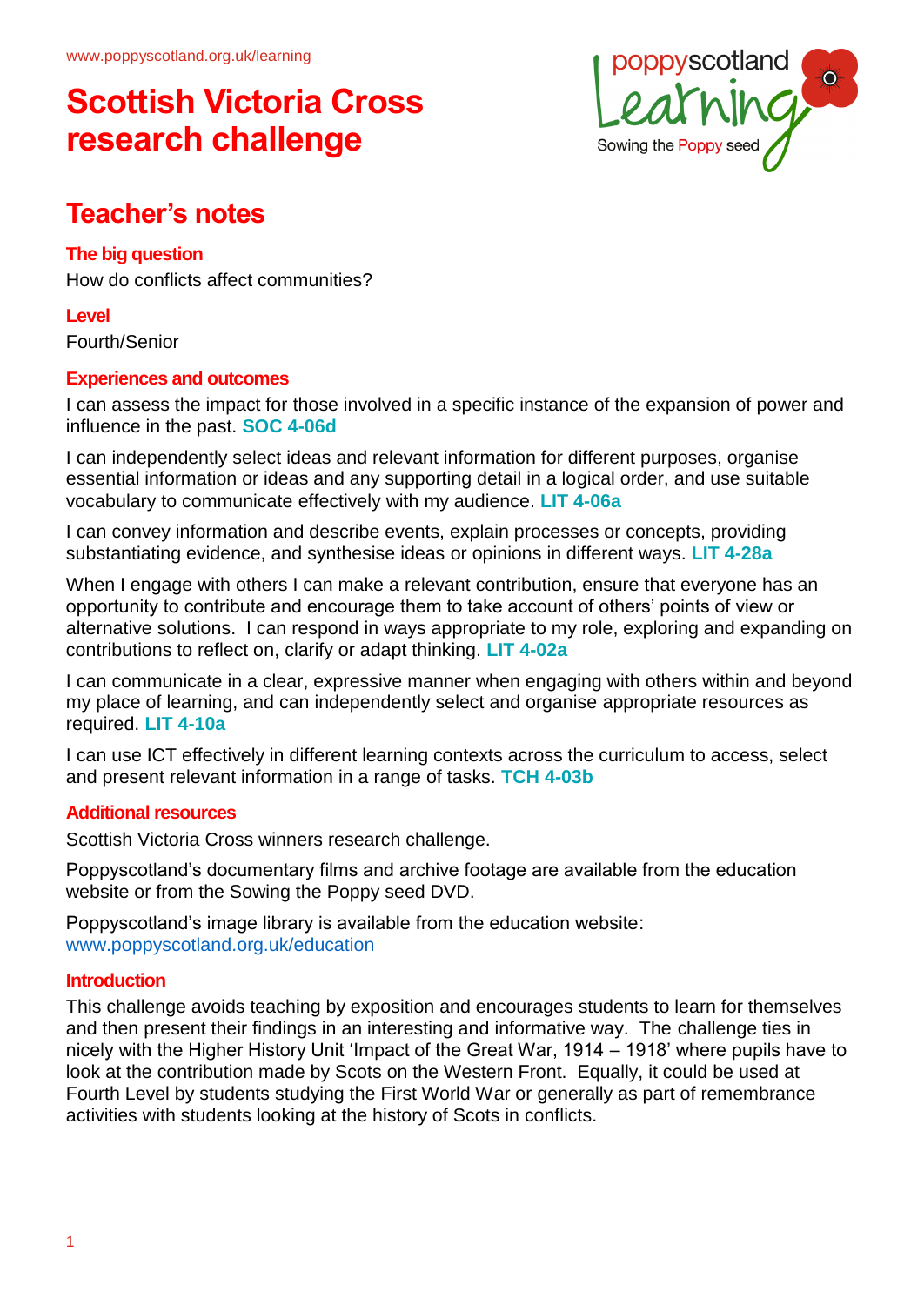

## **Your challenge**

The Victoria Cross (VC) is the highest military decoration which can be awarded for valour in the face of the enemy to members of the British armed forces and those of various other Commonwealth countries.

It can be won by any member of the armed services and is usually presented to the winner in person by the monarch. At the time of writing, it has only been awarded 1,358 times and only three men have ever won it twice.

As part of the Higher History unit 'The Impact of the Great War, 1914-1918' you are required to study the contribution made by Scots to the fighting on the Western Front.

Your challenge is to study in more detail the impact made by certain individuals who went 'above and beyond' what was expected of them in their duties as members of the armed forces. Research and prepare a short presentation to your class on five Scottish recipients of the Victoria Cross during the First World War.

- Work in groups of four or five.
- Produce a presentation that should last no longer than 10 minutes.
- Allocate jobs (researchers, writers, readers).

Think about:

- Do you want to prepare a PowerPoint show to help with the presentation?
- What information is it important to include?
- A basic number of points should be covered including the recipient's name, regiment, when and where they won the award, why they were awarded the medal (i.e. what they did) and what were the consequences of their actions (i.e. what effect did their actions have on the ground – did they die? Were they wounded? Did they save someone? Did their actions alter the outcome of a military engagement?)

Make use of the following resources:

- The school library.
- History books.

The internet is probably your most useful tool for this challenge. Wikipedia has an excellent list of Scottish VC winners. Go to [http://en.wikipedia.org](http://en.wikipedia.orgen.wikipedia.org/) and type in 'List of Scottish Victoria Cross recipients'.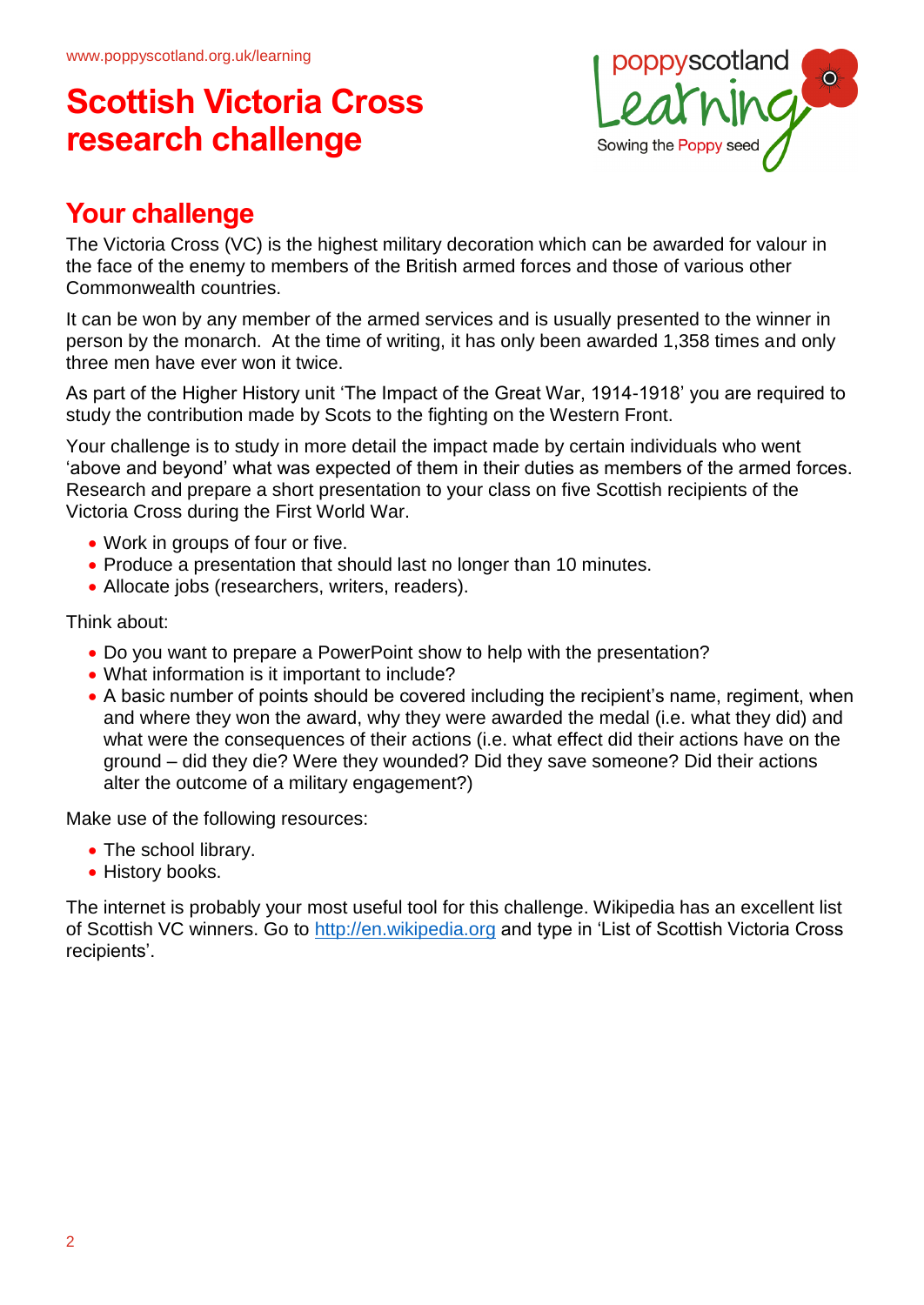

## **Research planning sheet**

#### **Step 1**

Using the internet find a list of Scots that have received the Victoria Cross. For starters, you might like to look up Robert McBeath, Alistair McEwan, John Ripley.

………………………………………………………………………………………………………………. ………………………………………………………………………………………………………………. ………………………………………………………………………………………………………………. ………………………………………………………………………………………………………………. ……………………………………………………………………………………………………………….

### **Step 2**

Why did they receive the cross, what did they do? Take notes.

………………………………………………………………………………………………………………. ………………………………………………………………………………………………………………. ………………………………………………………………………………………………………………. ………………………………………………………………………………………………………………. ………………………………………………………………………………………………………………. ………………………………………………………………………………………………………………. ………………………………………………………………………………………………………………. ………………………………………………………………………………………………………………. ………………………………………………………………………………………………………………. ……………………………………………………………………………………………………………….

### **Step 3**

Choose 5 examples of people that have received the Victoria Cross. Create a presentation about these 5 people. Explain why they were awarded the Victoria Cross.

………………………………………………………………………………………………………………. ………………………………………………………………………………………………………………. ………………………………………………………………………………………………………………. ………………………………………………………………………………………………………………. ………………………………………………………………………………………………………………. ……………………………………………………………………………………………………………….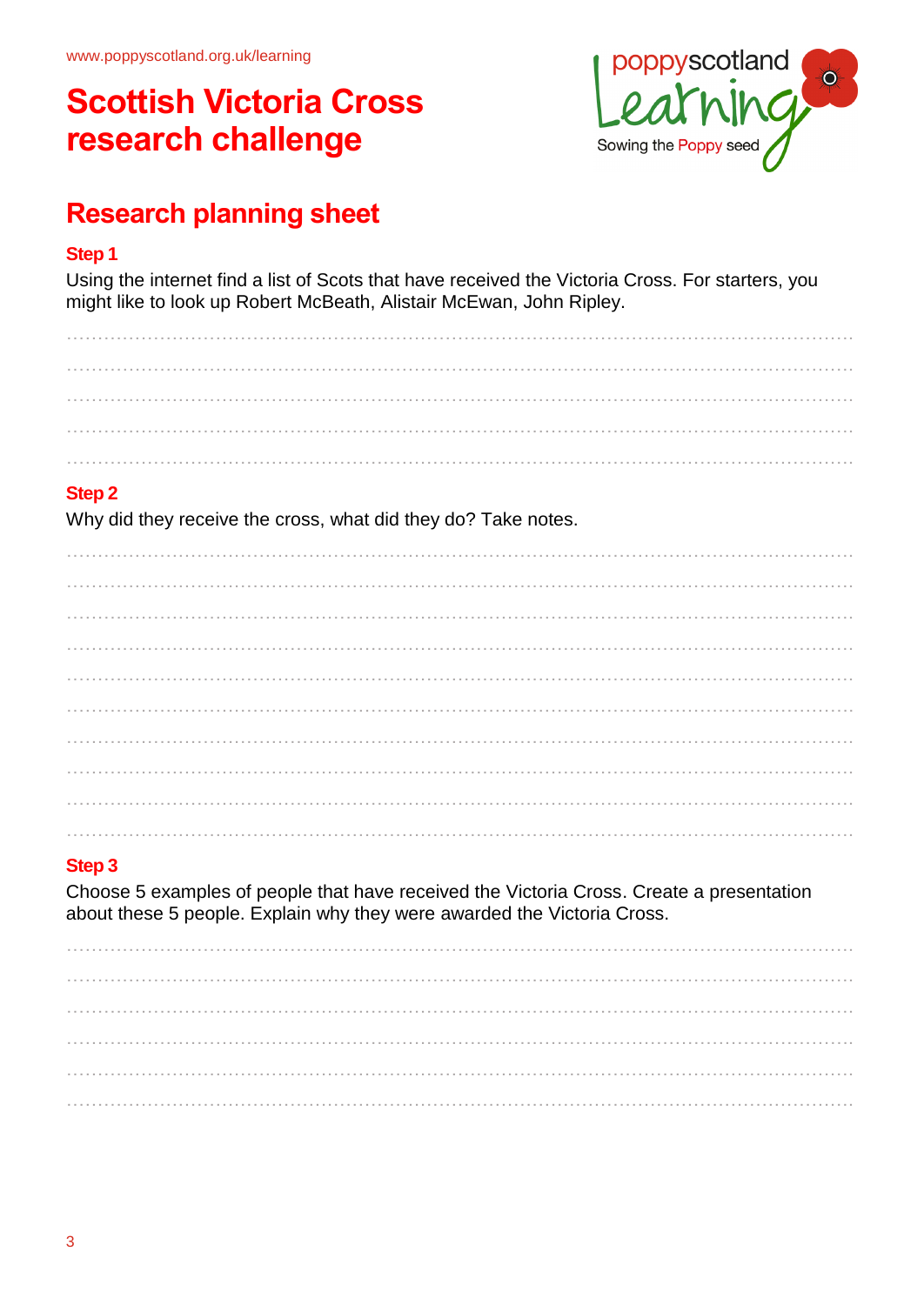## **What progress have I made today?**

**SAL**